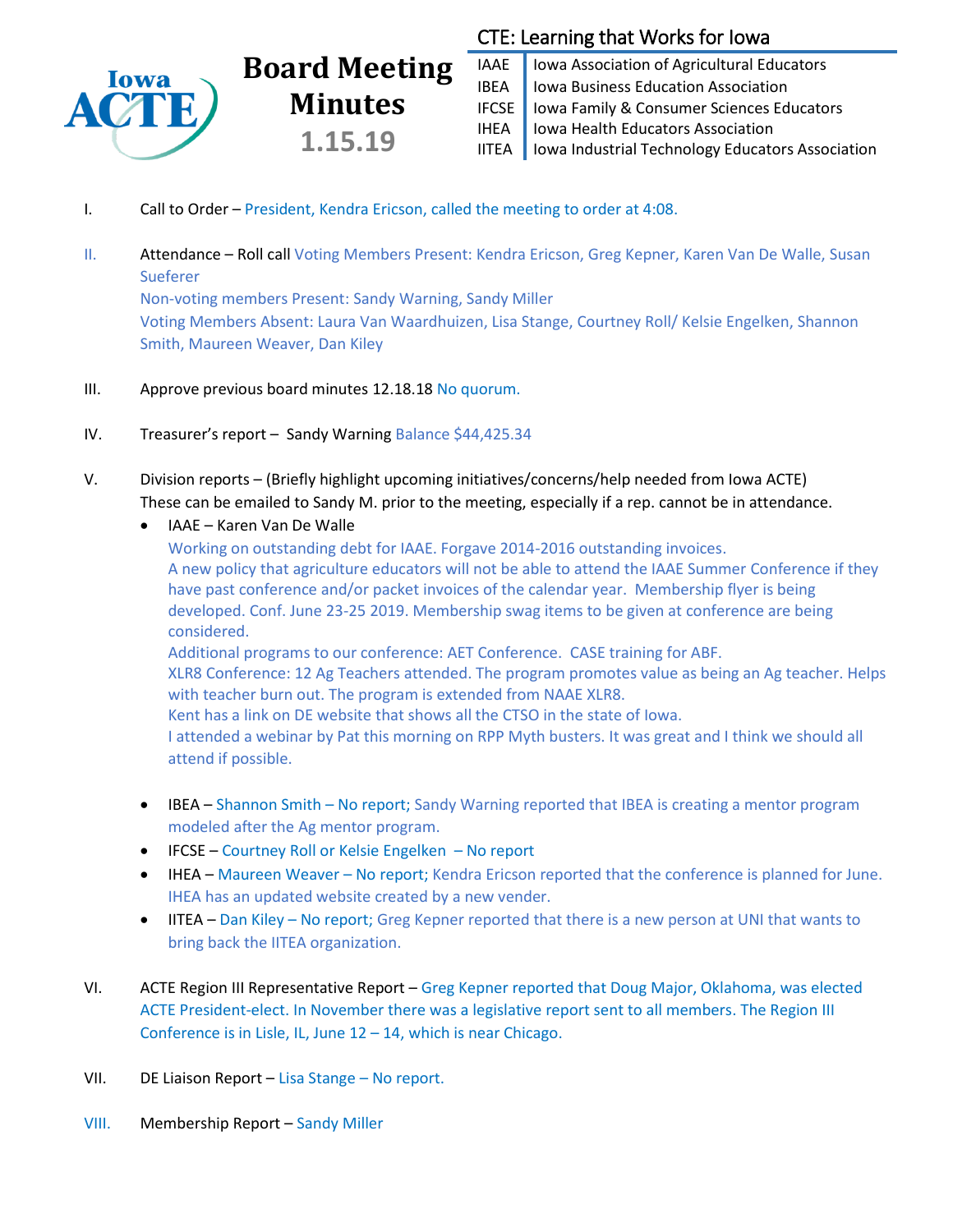- **603 Members** which is a **New High!** No new members have been reported since last meeting. Still waiting for IFCSE and IAAE payment.
- IX. Executive Director Report Sandy M
	- $\bullet$  CTE Day at the Capitol, Feb 7, 9:00 3:00 a.m.
		- o An Email was sent to every Iowa ACTE member containing: Google form registration link, Informational letter, Capitol map, sample phone call with legislator
		- $\circ$  Governor proclamation? Request has been made to have signing in Rotunda, contact with office has been confirmed, waiting for a reply
		- $\circ$  As of 1.15.19, seven responses in Google with 24 attending in addition to 150 FCCLA Day at the Capitol attendees.
	- Media Tour March 11 14
		- $\circ$  Cindy Stover suggested renting a vehicle and purchasing insurance, saves miles and people can ride together.
		- o Tentative sites have been selected, Day 1 Sioux City area WITCC and Sioux City High School, Day 2 MMCRU and Eagle Grove, Day 3 Aplington Parkersburg and/or Grundy Center and Waterloo, Day 4 Linn Mar and Kirkwood
		- o Goal is to get contact information and locations confirmed by January 22 and have admin confirm back to us by January 31.
	- Iowa ACTE conference
		- o Save the date was included in CTE Day at Capitol email to all members.
- X. Old Business:

#### Program of Work 2018-2019

### **Member Value and Engagement**

### **Professional and Leadership Development**

 $\circ$  Duties of IACTE Representatives –sample revised from IAAE – Lisa Stange & Sandy W Sandy Warning will send out this document to all board members for use.

### **Advocacy and Awareness**

 $\circ$  CTE Day at the Capitol – Sandy M

Thursday, February 7, 2019, 9:00 a.m. – 3:00 p.m., All four Wings of Rotunda are reserved, Please spread the word and attend! It would be great to have all Board members in attendance! Discussion was had regarding inviting the Senators and Representatives to some kind of a reception. It was mentioned that at one time Iowa ACTE hosted an Ice Cream reception.

- o Media Tour Committee Lisa, Greg, Kendra, Karen, Sandy M
- $\circ$  National Policy Seminar, March 25-27, 2019 Kent Seuferer and Sandy M reported that everything is going as planned to prepare for NPS with four students planning to attend. We had our 1<sup>st</sup> Zoom meeting yesterday. Students not in attendance at the Zoom meetings are required to view the tapped Zoom session and have a 30 minute discussion with Kent prior to the next Zoom session. This year all student delegates will be at least 18 years of age. IACTE supports each student with up to \$1000 to be reimbursed for their NPS expenses. Kent is doing a great job preparing the students. Sandy will work with Steve DeWitt for student registration.
	- $\triangleright$  First of four Zoom meetings with students was 1.14.19, Three more to follow.
	- > HOSA, TSA, FFA, FBLA
	- $\triangleright$  Sandy will get hotel for students 2 males 2 females this year, Students make flight, Sandy will help students register
- o NPS Student Organization Rotation Kent Seuferer